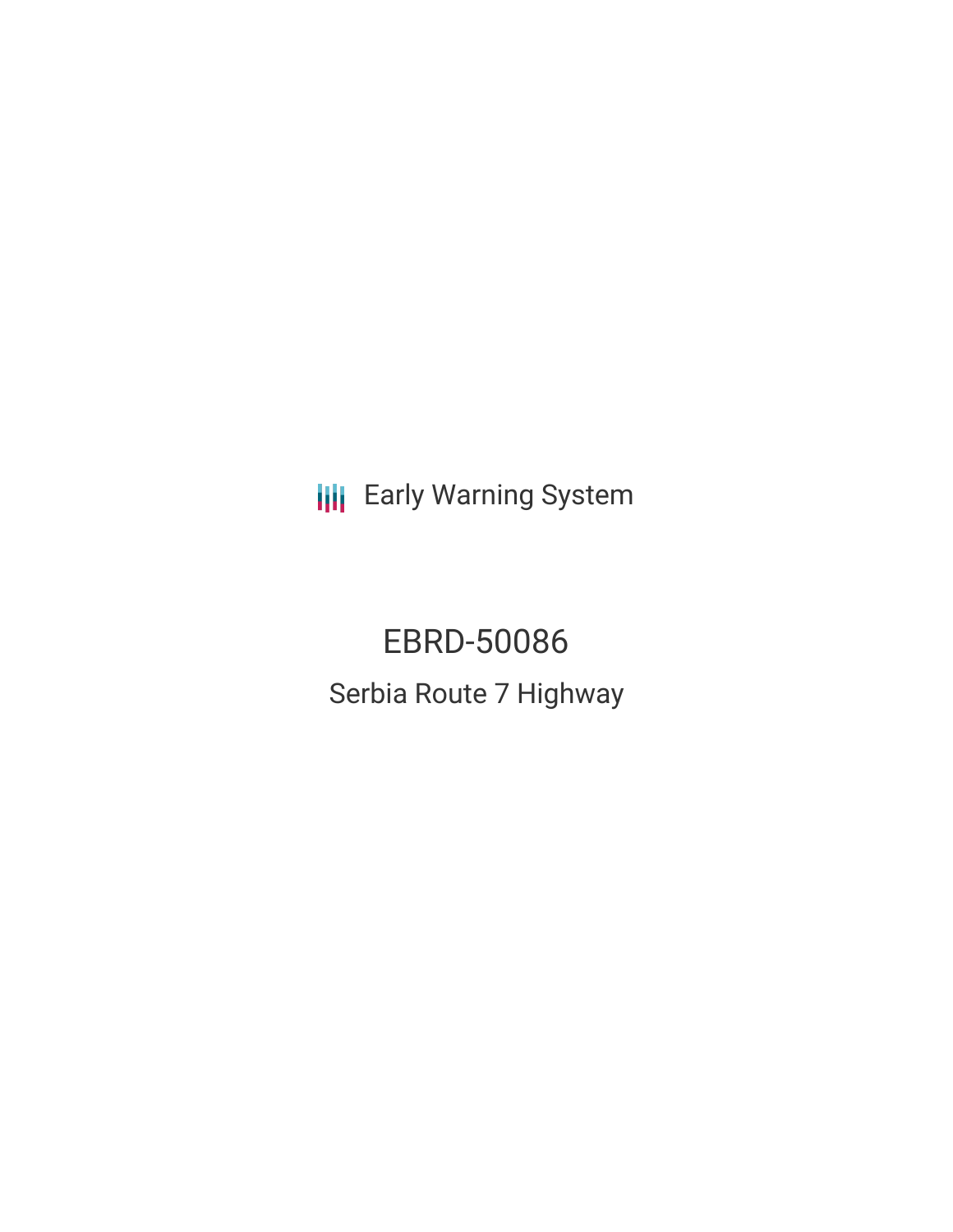

## **Quick Facts**

| <b>Countries</b>               | Serbia                                                  |
|--------------------------------|---------------------------------------------------------|
| <b>Financial Institutions</b>  | European Bank for Reconstruction and Development (EBRD) |
| <b>Status</b>                  | Proposed                                                |
| <b>Bank Risk Rating</b>        | A                                                       |
| <b>Voting Date</b>             | 2018-11-28                                              |
| <b>Sectors</b>                 | Transport                                               |
| <b>Investment Type(s)</b>      | Loan                                                    |
| <b>Investment Amount (USD)</b> | $$93.39$ million                                        |
| <b>Loan Amount (USD)</b>       | $$93.39$ million                                        |
| <b>Project Cost (USD)</b>      | \$261.50 million                                        |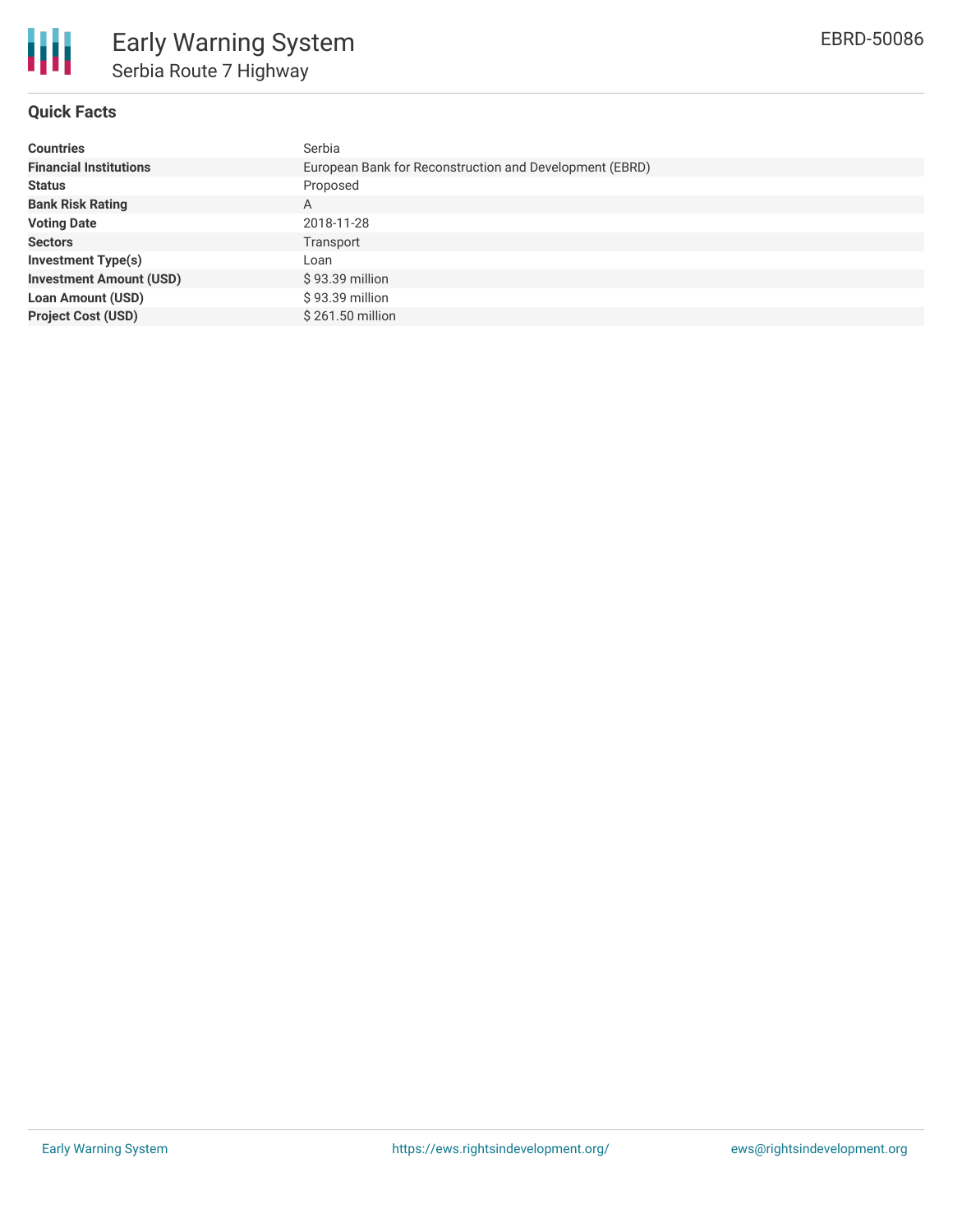

# **Project Description**

According to Bank documents, this project will provide financing for the construction of a road section to semi-motorway standard, approximately 39.4 km in length between Nis and Plocnik. This project is part of a longer road section from Nis to Merdare, which connects Serbia with Kosovo and further with Port of Durres in Albania, and is part of Route 7 of the Western Balkans Core Network.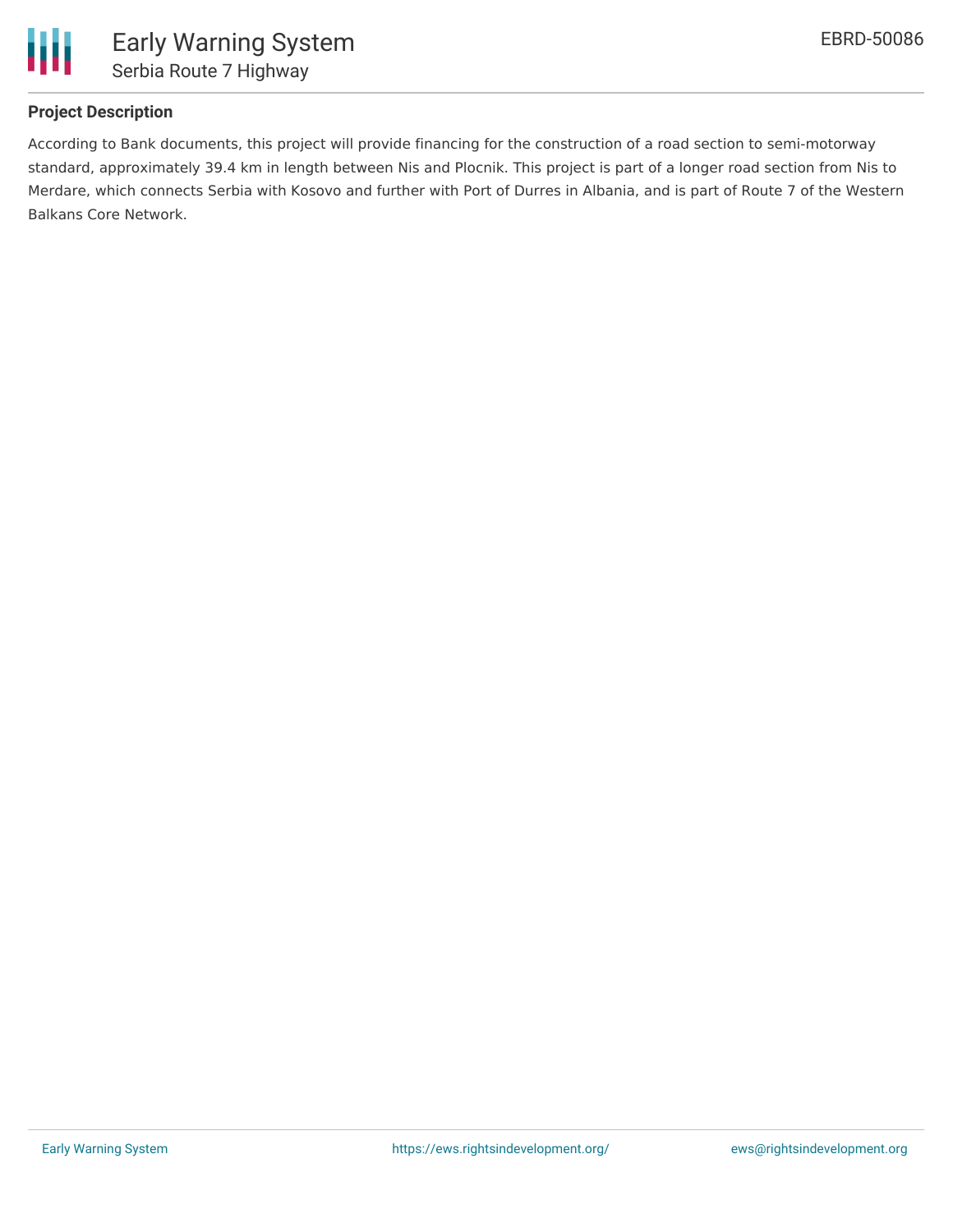

## **Investment Description**

European Bank for Reconstruction and Development (EBRD)